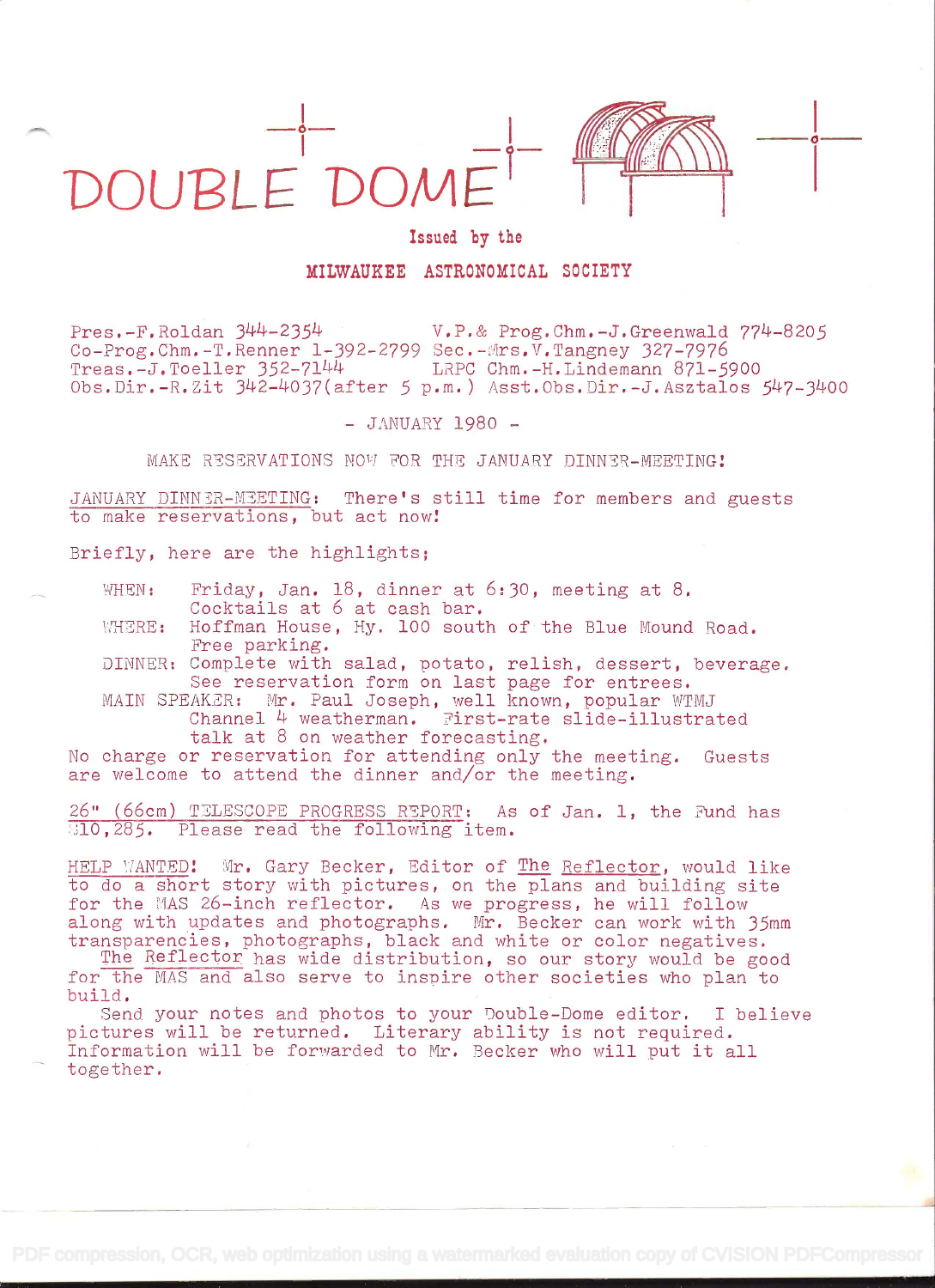ASTRONOMICAL RARITY: A full moon usually occurs once a month or about every 29<sup>1</sup> days. But 1980 will be unique in that there will be two full moons in January-Jan. 2 and Jan. 31, and two full moons in March-Mar. 1 and Mar. 31! The same thing happened in 1866, according to the Mon., Feb. 3, 1975 Milwaukee Sentinel. In 1961, the double full moon months were in Jan. and April, 3 months

According to notes by MAS Member Harvey Lindemann, the second full moon in a calendar month is called a "blue moon." They normally occur about once every 32<sup>1</sup> months. Webster's New Collegiate Dictionary, 1976 edition, defines a blue moon as a very long period of time. A  $32\frac{1}{2}$  month interval is a long period of time. Harvey's notes also mention another type of blue moon actually appearing blue in color owing to atmospheric conditions.

HARVEY LINDEMANN, our Long Range Planning Committee Chairman is recuperating from an illness that required a short stay in the hospital. We hope he's up and about by now.

NCRAL CONVENTION: The Sheboygan Astronomical Society will host the 1980 North Central Region Astronomical League convention Sat., May 10, at the Sheboygan Center of the University of Wisconsin. More details soon. Start on your papers now! Plan to attend. Our Society is usually well represented at these meetings.

MEET AND GREET our newest MAS member Ms. W. Christine Abbey, Shorewood.

WANT ADS: If you have something astronomical you want to buy or sell, call the Double-Dome editor. Your ad will be run one time or repeated if requested. No charge.

STAFF MEETING: Interested members are welcome to meet Wed., Feb. 6, 7 p.m. at the home of Observatory Director Raymond Zit, 3844 W. Park Hill Av. in Milwaukee.

These meetings are not just for a select group of members; anyone may attend. At Staff Meetings you may ask questions, learn observing techniques and equipment use, or enter general discussions concerning the Society or beneficial programs. Our newer or younger members can benefit from these get-togethers.

BOARD MEETING: The Board of Directors will meet Fri. , Jan. 25,  $7:30$  p.m. at the home of Mr. & Mrs. John Geraci, 2545 N. 40th St. Wives are welcome.

THIS WON'T HELP MUCH to keep you warm while observing on cold, windy nights but if you want to figure the wind chill factor, the Fox Valley AS gives this formula;

> TT = windchill =  $91.4-K(457-5T)/110 = P_F$ <br>Where K = 10.45 + 6.68  $\nabla V = \mu 47V$  $T = current temp. (°F)$  $v =$  wind speed (mph)

> (Srom NOPAL newsletter "Northern Lights")